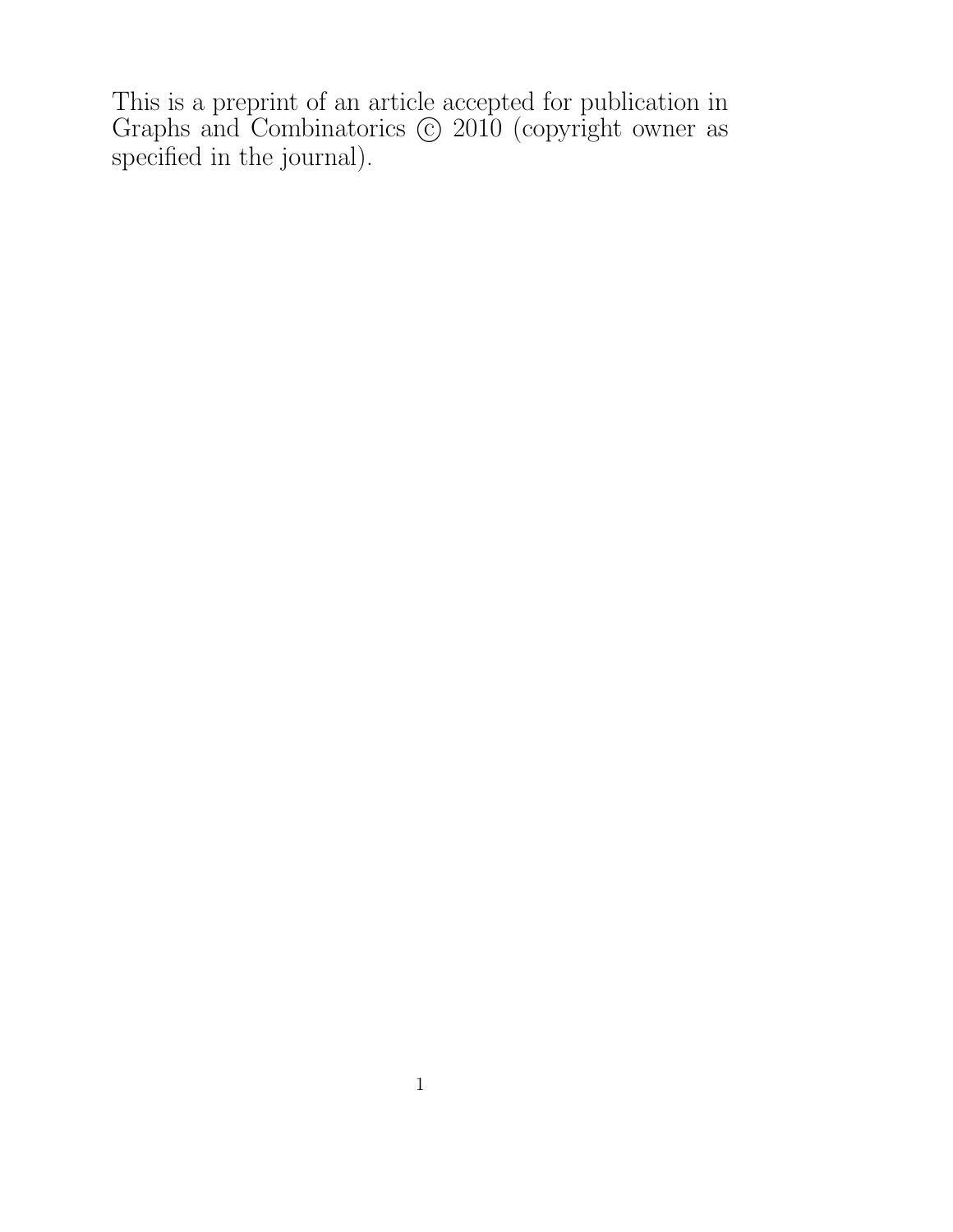# On parity vectors of Latin squares

D. M. Donovan<sup>1</sup>, M. J. Grannell<sup>2</sup>, T. S. Griggs<sup>2</sup> and J. G. Lefevre<sup>1\*</sup>

1. Centre for Discrete Mathematics and Computing University of Queensland St Lucia 4072, Australia

2. Department of Mathematics and Statistics The Open University Walton Hall Milton Keynes MK7 6AA, UK

#### Abstract

The parity vectors of two Latin squares of the same side  $n$  provide a necessary condition for the two squares to be biembeddable in an orientable surface. We investigate constraints on the parity vector of a Latin square resulting from structural properties of the square, and show how the parity vector of a direct product may be obtained from the parity vectors of the constituent factors. Parity vectors for Cayley tables of all Abelian groups, some non-Abelian groups, Steiner quasigroups and Steiner loops are determined. Finally, we give a lower bound on the number of main classes of Latin squares of side  $n$  that admit no self-embeddings.

Keywords: Latin square, Orientable surface, Biembedding, Parity vector, Group, Steiner quasigroup, Steiner loop.

AMS classifications: 05B15, 05C10.

<sup>∗</sup>Donovan and Lefevre supported by grants DP0664030 and LX0453416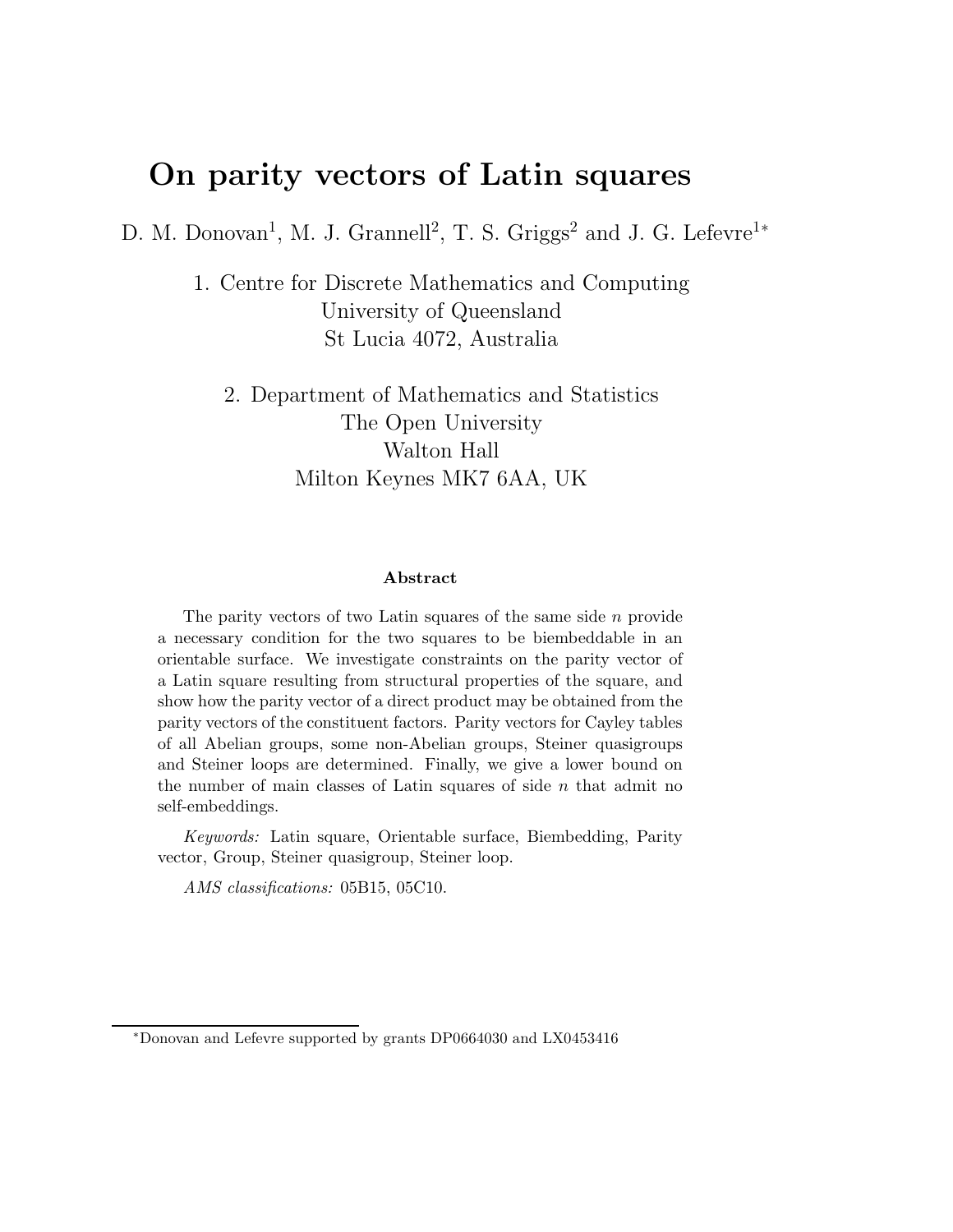### 1 Introduction

A triangular embedding of a complete regular tripartite graph  $K_{n,n,n}$  in a surface is face two-colourable if and only if the surface is orientable [5]. In this case, the faces of each colour class can be regarded as the triples of a transversal design  $TD(3, n)$ , of order n and block size 3. Such a design comprises a triple  $(V, \mathcal{G}, \mathcal{B})$ , where V is a 3n-element set (the points),  $\mathcal{G}$  is a partition of V into three parts (the groups) each of cardinality n, and  $\mathcal{B}$  is a collection of 3-element subsets (the blocks) of V such that each 2-element subset of V is either contained in exactly one block of  $\mathcal{B}$ , or in exactly one group of  $\mathcal{G}$ , but not both. Two  $TD(3, n)$ s,  $(V, \{G_1, G_2, G_3\}, \mathcal{B})$  and  $(V', \{G'_1, G'_2, G'_3\}, \mathcal{B}')$  are said to be *isomorphic* if, for some permutation  $\pi$  of  $\{1, 2, 3\}$ , there exist bijections  $\alpha_i: G_i \to \overline{G}'_{\pi(i)}, i = 1, 2, 3$ , that map blocks of  $\mathcal{B}$  to blocks of  $\mathcal{B}'$ . A Latin square of side *n* determines a  $TD(3, n)$  by assigning the row labels, the column labels, and the entries as the three groups of the design. Two Latin squares are said to be in the same *main class* if the corresponding transversal designs are isomorphic. A question that naturally arises is: which pairs of (main classes of) Latin squares may be biembedded?

This question seems to be difficult. On the existence side, recursive constructions are given in [3, 6, 7]. Of particular interest are biembeddings of Latin squares which are the Cayley tables of groups and other algebraic structures. An infinite class of biembeddings of Latin squares representing the Cayley tables of cyclic groups of order n is known for all  $n \geq 2$ . This is the family of regular biembeddings constructed using a voltage graph based on a dipole with *n* parallel edges embedded in a sphere  $[12]$ , or alternatively directly from the Latin squares defined by  $C_n(i,j) = i + j \pmod{n}$ , and  $C'_r$  $n'_n(i,j) = i + j - 1 \pmod{n}$  [5]. A regular biembedding of a Latin square of side  $n$  has the greatest possible symmetry, with full automorphism group of order  $12n^2$ , the maximum possible value. Recently the present authors [3] constructed another family of biembeddings of the Latin squares representing the Cayley tables of cyclic groups of order  $2n, n \geq 3$ , also with a high degree of symmetry. Enumeration results for biembeddings of Latin squares of side 3 to 7 are given in [5] and for groups of order 8 in [8]. More recently still, in [9] it has been shown that with the single exception of the group  $C_2^2$ , the Cayley table of each Abelian group appears in some biembedding.

In the context of non-existence results, some small Latin squares do not appear in any biembeddings  $[5]$ . In [11], the present authors introduced the concept of the parity vector of a main class of Latin squares. Using this concept, it was shown that for  $n \geq 2$ , there is no biembedding of two Latin squares both lying in the same main class as the Latin square obtained from the Cayley table of the Abelian 2-group  $C_2^n$ .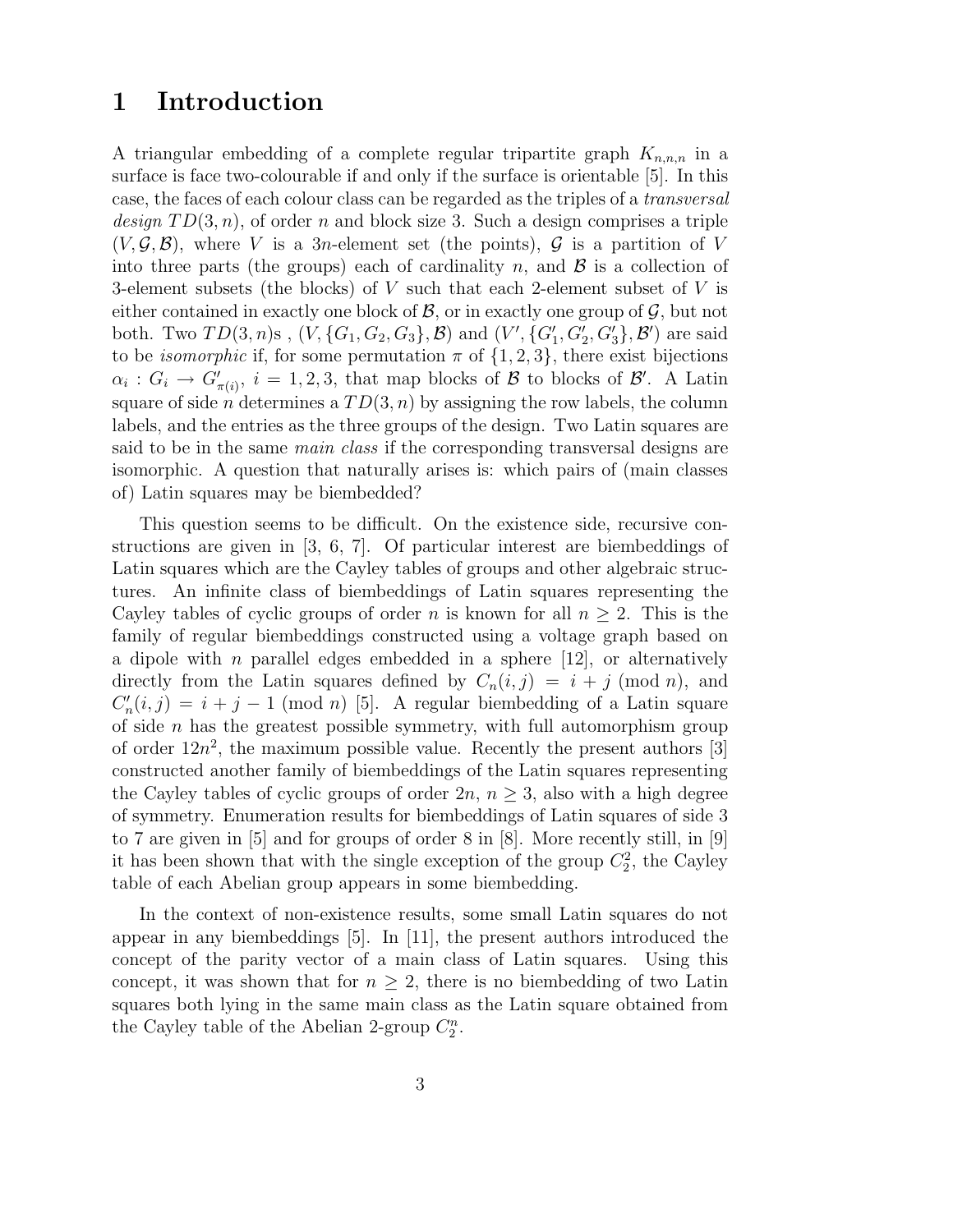The purpose of the current paper is two-fold. First we calculate the parity vectors of the Latin squares which are the Cayley tables of Abelian groups, as well as various classes of non-Abelian groups. We also deal with Steiner quasigroups and loops. Secondly we use our calculations to show that there exists a set  $H$  of main classes of Latin squares of even side  $n$  such that each class admits no self-embeddings, that is to say no biembeddings of any pair of Latin squares belonging to that main class, and for which

$$
|H| \ge \begin{cases} n^{\frac{n^2}{4}(1-o(1))} & \text{if } n \equiv 0, 4 \text{ or } 8 \pmod{12}, \\ n^{\frac{n^2}{6}(1-o(1))} & \text{if } n \equiv 2 \text{ or } 10 \pmod{12}, \\ n^{\frac{n^2}{36}(1-o(1))} & \text{if } n \equiv 6 \pmod{12}. \end{cases}
$$

Before doing this we give some definitions and then briefly recall the relevant material on Latin squares and parity vectors (taken from [11]).

A Latin square may be thought of as a set of ordered triples, where the triple  $(i, j, k)$  represents the occurrence of entry k in cell  $(i, j)$  of the Latin square. A Latin square  $L$ , of side  $n$ , is said to be *symmetric* if whenever  $(i, j, k) \in L$  then  $(j, i, k) \in L$ . A Latin square L is said to be *idempotent* if, for all  $i \in \{1, \ldots, n\}$ ,  $(i, i, i) \in L$  and unipotent if, for some  $k \in \{1, \ldots, n\}$ and all  $i \in \{1, \ldots, n\}, \ (i, i, k) \in L$ . A Latin square L, of even side  $2n$ , is said to be *half-idempotent* if, for all  $1 \leq i \leq n$ ,  $(i, i, 2i)$ ,  $(n + i, n + i, 2i) \in$ L. The direct product of two Latin squares A and B is given by  $A \times B =$  $\{((i, i'), (j, j'), (k, k')) \mid (i, j, k) \in A \text{ and } (i', j', k') \in B\}.$  It will be useful to distinguish between the row labels, column labels and entry symbols of a Latin square. So, given a Latin square  $L$  of side  $n$ , we denote the set of entries by  $E = \{e_1, \ldots, e_n\}$ , the set of rows labels by  $R = \{r_1, \ldots, r_n\}$  and the set of column labels by  $C = \{c_1, \ldots, c_n\}$ . We take arbitrary but fixed orderings on R, C and E; we will use  $(r_1, \ldots, r_n)$ ,  $(c_1, \ldots, c_n)$  and  $(e_1, \ldots, e_n)$ .

For each row  $r_i$ , column  $c_j$  and entry  $e_k$  of L, define bijections  $\beta_{r,i}^L: C \to E$ with  $\beta_{r,i}^L(c_j) = e_k$ ,  $\beta_{c,j}^L : E \to R$  with  $\beta_{c,j}^L(e_k) = r_i$ , and  $\beta_{e,k}^L : R \to C$ , with  $\beta_{e,k}^L(r_i) = c_j$  if and only if  $(r_i, c_j, e_k) \in L$ . Define permutations  $\gamma_{r,i}^L : E \to E$ ,  $\gamma_{c,j}^L: R \to R$  and  $\gamma_{e,k}^L: C \to C$  by  $\gamma_{r,i}^L(e_j) = \beta_{r,i}^L(c_j)$ ,  $\gamma_{c,j}^L(r_k) = \beta_{c,j}^L(e_k)$  and  $\gamma_{e,k}^L(c_i) = \beta_{e,k}^L(r_i)$ , respectively. We make the following definition.

**Definition 1.1** For a Latin square  $L$  of side n, let

$$
x_L = |\{i \in N \mid \gamma_{r,i}^L \text{ has odd parity}\}|,
$$
  
\n
$$
y_L = |\{j \in N \mid \gamma_{c,j}^L \text{ has odd parity}\}|,
$$
  
\n
$$
z_L = |\{k \in N \mid \gamma_{e,k}^L \text{ has odd parity}\}|.
$$

Then the vector  $(x_L, y_L, z_L)$  will be called the parity vector of L.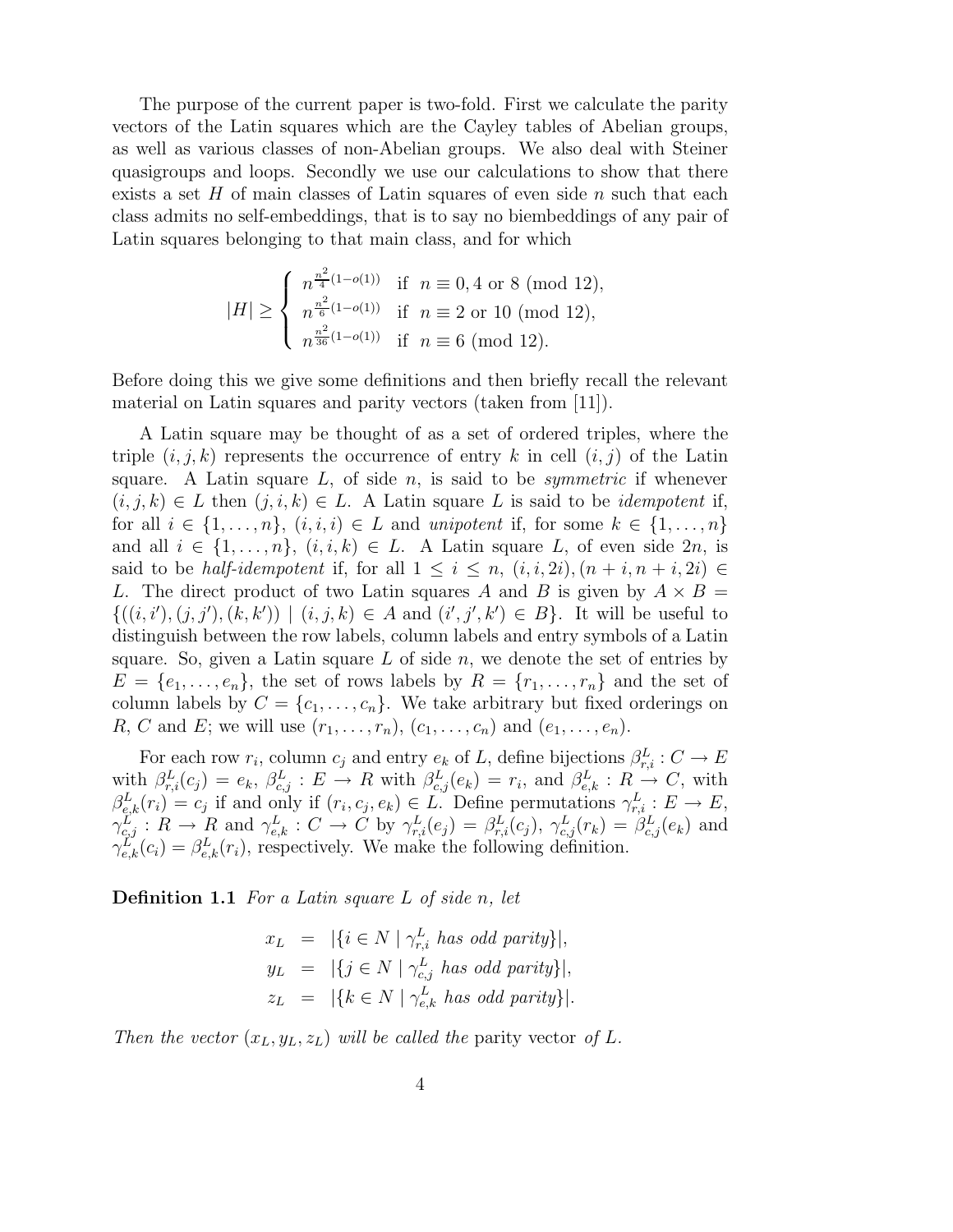We remark that the above definition refers to the Latin square  $L$ , as it is presented. If  $(x, y, z)$  is the parity vector of L, the parity vector of any Latin square in the same main class as L is one of  $(x, y, z)$ ,  $(x, n - y, n - z)$ ,  $(n-x, y, n-z)$  or  $(n-x, n-y, z)$ , or some reordering of one of these. Of the resulting 24 parity vectors, there are at most four distinct ones that have a common minimal first entry. Of these, there is precisely one distinct vector that has a minimal second entry. We call this vector the main class parity vector and denote it by  $[p, q, r]$ , using square brackets to distinguish it from the original parity vectors. If  $[p, q, r]$  is a main class parity vector, then  $p \leq$  $q \leq \min\{r, n-r\}.$ 

The main theorem of [11] is:

**Theorem 1.1** [11] Let A and B be two Latin squares of side n, with main class parity vectors  $[x_A, y_A, z_A]$  and  $[x_B, y_B, z_B]$  respectively. If there exist Latin squares  $A'$  and  $B'$  which are in the same main class as A and B respectively and which can be biembedded, then

- $[x_A, y_A, z_A] = [x_B, y_B, z_B]$  if n is odd;
- $[x_A, y_A, z_A] = [x_B, y_B, n z_B]$  if n is even.

#### 2 Parity vectors

We begin this section with some general results about parity vectors of Latin squares. We go on to show how the main class parity vector of the direct product  $A \times B$  of two Latin squares can be calculated from the main class parity vectors of the constituent squares A and B.

**Lemma 2.1** Let A and B be Latin squares of the same side n with parity vectors  $(x_A, y_A, z_A)$  and  $(x_B, y_B, z_B)$  respectively. Then

$$
x_A + y_A + z_A \equiv x_B + y_B + z_B \pmod{2}.
$$

**Proof.** Define bijections  $\rho_r, \rho_c, \rho_e : A \rightarrow B$  by

$$
\rho_r(r_i, c_j, e_k) = (\beta_{c,j}^B(e_k), c_j, e_k), \n\rho_c(r_i, c_j, e_k) = (r_i, \beta_{e,k}^B(r_i), e_k), \n\rho_e(r_i, c_j, e_k) = (r_i, c_j, \beta_{r,i}^B(c_j)),
$$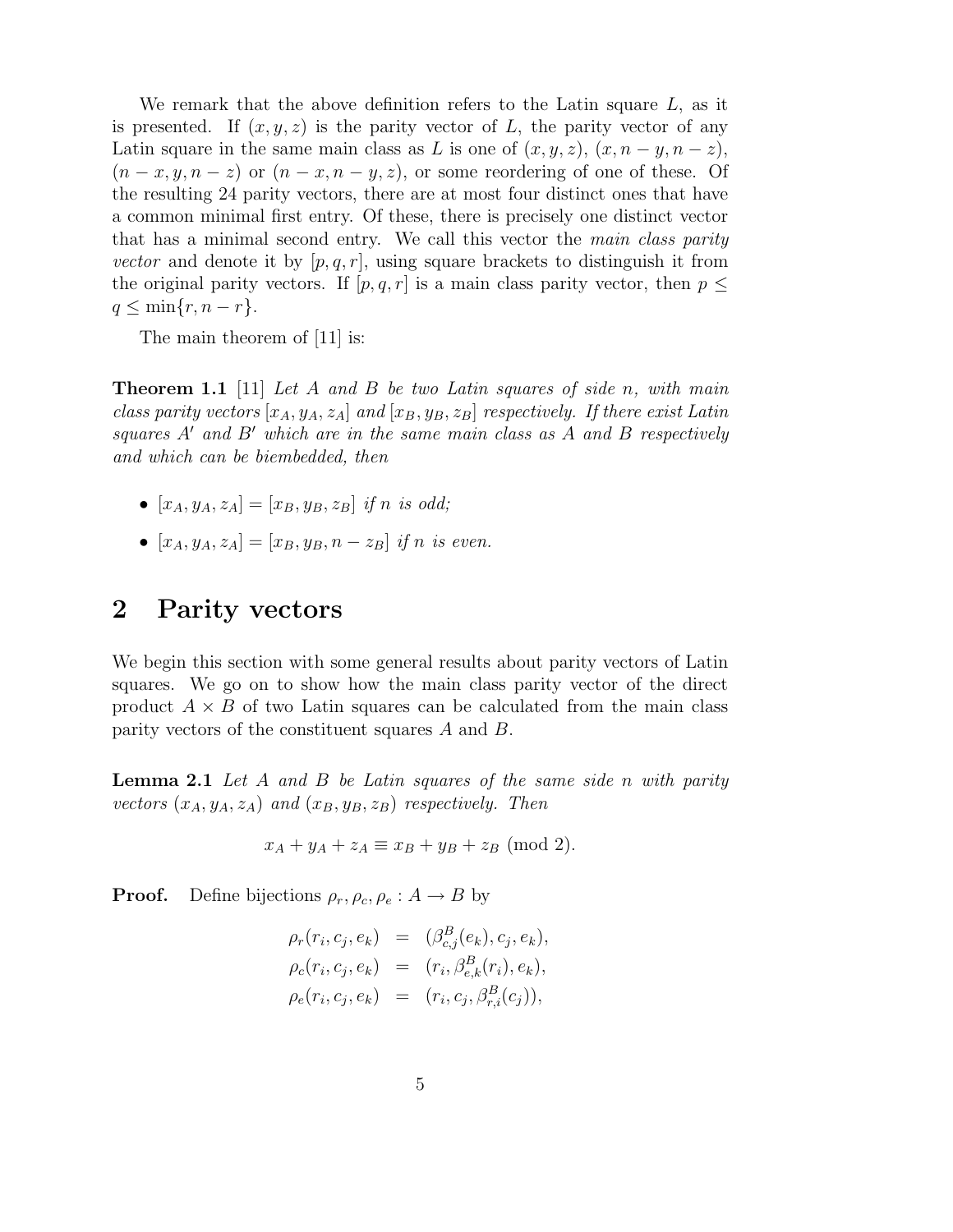for all  $(r_i, c_j, e_k) \in A$ . Then

$$
\rho_r^{-1}(r_i, c_j, e_k) = ((\beta_{e,k}^A)^{-1}(c_j), c_j, e_k),
$$
  
\n
$$
\rho_c^{-1}(r_i, c_j, e_k) = (r_i, (\beta_{r,i}^A)^{-1}(e_k), e_k),
$$
  
\n
$$
\rho_e^{-1}(r_i, c_j, e_k) = (r_i, c_j, (\beta_{c,j}^A)^{-1}(r_i)),
$$

for all  $(r_i, c_j, e_k) \in B$ . To see this note that, for example, if  $(r_i, c_j, e_k) \in A$ then  $r_i = \beta_{c,j}^A(e_k)$ . Thus  $\rho_r$  maps  $(\beta_{c,j}^A(e_k), c_j, e_k)$  to  $(\beta_{c,j}^B(e_k), c_j, e_k)$ , and so  $\rho_r^{-1}$ maps  $(\beta_{c,j}^B(e_k), c_j, e_k)$  to  $(\beta_{c,j}^A(e_k), c_j, e_k)$ . But by the definition of the bijections  $\beta_{\alpha,i}^A$ , we have  $\beta_{c,j}^A(e_k) = (\beta_{e,k}^A)^{-1}(c_j)$ .

We form the compositions

$$
\rho_c^{-1} \rho_e(r_i, c_j, e_k) = (r_i, (\beta_{r,i}^A)^{-1} \beta_{r,i}^B(c_j), \beta_{r,i}^B(c_j)),
$$
  
\n
$$
\rho_e^{-1} \rho_r(r_i, c_j, e_k) = (\beta_{c,j}^B(e_k), c_j, (\beta_{c,j}^A)^{-1} \beta_{c,j}^B(e_k)),
$$
  
\n
$$
\rho_r^{-1} \rho_c(r_i, c_j, e_k) = ((\beta_{e,k}^A)^{-1} \beta_{e,k}^B(r_i), \beta_{e,k}^B(r_i), e_k),
$$

each of which is a permutation on A. If we consider the action of  $\rho_c^{-1} \rho_e$  on a fixed row i of A, we have a permutation of that row which is isomorphic to  $(\beta_{r,i}^A)^{-1}\beta_{r,i}^B$ . Thus this row permutation has even parity if and only if  $\gamma_{r,i}^A$ and  $\gamma_{r,i}^B$  have the same parity. Now the entire permutation  $\rho_c^{-1} \rho_e$  is simply the composition of each of these row permutations, so it will have the same parity as  $x_A + x_B$ . Likewise  $\rho_e^{-1} \rho_r$  and  $\rho_r^{-1} \rho_c$  will have the same parity as  $y_A + y_B$ and  $z_A + z_B$  respectively. But  $(\rho_c^{-1}\rho_e)(\rho_e^{-1}\rho_r)(\rho_r^{-1}\rho_c)$  is the identity. Hence  $x_A + x_B + y_A + y_B + z_A + z_B$  is even.  $\Box$ 

**Lemma 2.2** Let  $L$  be a symmetric Latin square of side n with parity vector  $(x, y, z)$ . Then the following must hold.

- $(1) x = y.$
- $(2)$  If L is idempotent then n must be odd and

$$
z = \begin{cases} 0, & \text{if } n \equiv 1 \pmod{4}, \\ n, & \text{if } n \equiv 3 \pmod{4}. \end{cases}
$$

- (3) If L is half-idempotent then n must be even and  $z = n/2$ .
- $(4)$  If L is unipotent then n must be even and

$$
z = \begin{cases} 0, & \text{if } n \equiv 0 \pmod{4}, \\ n-1, & \text{if } n \equiv 2 \pmod{4}. \end{cases}
$$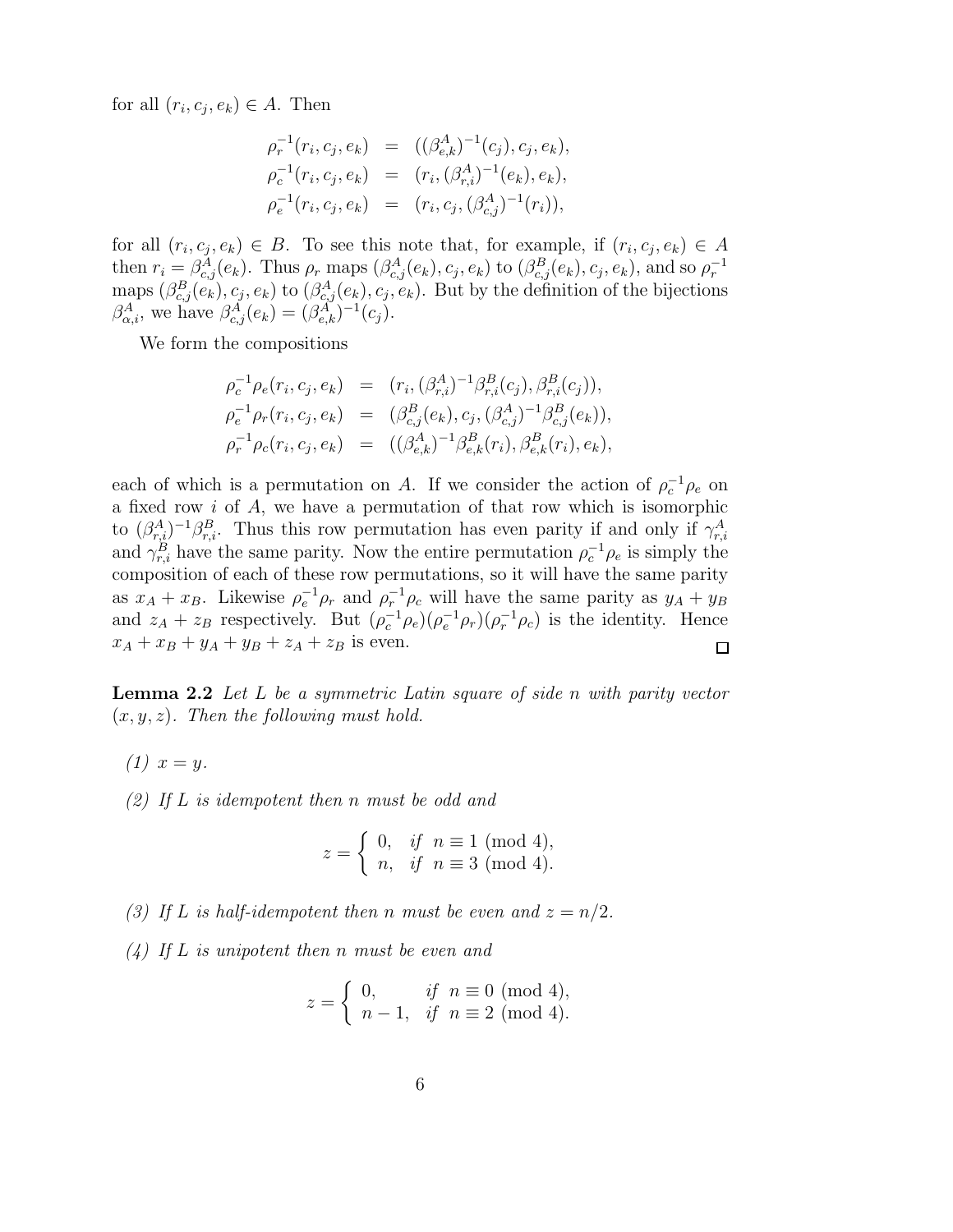**Proof.** Since L is symmetric, for each i, row i has the same parity as column i (that is,  $\gamma_{r,i}^L$  and  $\gamma_{c,i}^L$  have the same parity), and therefore  $x = y$ , which proves (1). If  $(i, j, k) \in L$  then by symmetry  $(j, i, k) \in L$ ; hence  $\gamma_{e,k}^L(c_i) = c_j$  and  $\gamma_{e,k}^L(c_j) = c_i$ , implying that the column permutation  $\gamma_{e,k}^L$  consists entirely of fixed points and involutions, for each k. A fixed point in  $\gamma_{e,k}^L$  corresponds to an occurrence of entry  $k$  on the main diagonal. If we subtract the number of such occurrences from  $n$  and then divide by two, we obtain the number of involutions in  $\gamma_{e,k}^L$ , and the parity of this number is the parity of  $\gamma_{e,k}^L$ . If L is idempotent then every permutation  $\gamma_{e,k}^L$  contains precisely one fixed point. Hence *n* is odd and the parity of  $\gamma_{e,k}^L$  is even if  $n \equiv 1 \pmod{4}$  and odd if  $n \equiv 3 \pmod{4}$ . If L is half-idempotent then, by definition, n is even, half of the permutations  $\gamma_{e,k}^L$  consist of two fixed points and  $(n-2)/2$  involutions, and the other half consist of  $n/2$  involutions. If L is unipotent then one permutation  $\gamma_{e,k}^L$  is the identity and all the others consist of  $n/2$  involutions. Hence *n* must be even and the parity of  $\gamma_{e,k}^L$  must be even if  $n \equiv 0 \pmod{4}$ and odd if  $n \equiv 2 \pmod{4}$ . Results  $(2), (3)$  and  $(4)$  follow.  $\Box$ 

**Lemma 2.3** Let  $[x, y, z]$  be the main class parity vector of a Latin square of side n. Then  $x + y + z$  is even if  $n \equiv 0$  or 1 (mod 4), and odd if  $n \equiv 2$  or 3 (mod 4).

**Proof.** For all odd *n* there exists a symmetric, idempotent Latin square of side n, and for all even n there exists a symmetric, half-idempotent Latin square of side n. Thus by Lemma 2.2 for all  $n \equiv 0$  or 1 (mod 4) there exists a Latin square of side n, with parity vector  $(x, y, z)$ , where  $x + y + z$  is even and for all  $n \equiv 2$  or 3 (mod 4) there exists a Latin square of side n, with parity vector  $(x, y, z)$ , where  $x + y + z$  is odd. Therefore, by Lemma 2.1, the result holds for every Latin square of side *n*.  $\Box$ 

**Lemma 2.4** Let A and B be Latin squares of side a and b respectively, with parity vectors  $(x_A, y_A, z_A)$  and  $(x_B, y_B, z_B)$  respectively. Then the parity vector of  $A \times B$  is

| (0,0,0),                                | a even, b even,                        |
|-----------------------------------------|----------------------------------------|
| $\int (bx_A, by_A, bz_A),$              | $a$ even, $b$ odd,                     |
| $\int (ax_B, ay_B, az_B),$              | $a \text{ odd}, \quad b \text{ even},$ |
| $(bx_A + ax_B - 2x_Ax_B,$               |                                        |
| $by_A + ay_B - 2y_Ay_B,$                |                                        |
| $bz_A + az_B - 2z_Az_B$ , a odd, b odd. |                                        |

**Proof.** In order for the parity vectors to be well defined we must have arbitrary but fixed orderings of the rows, column and entry sets of A and B.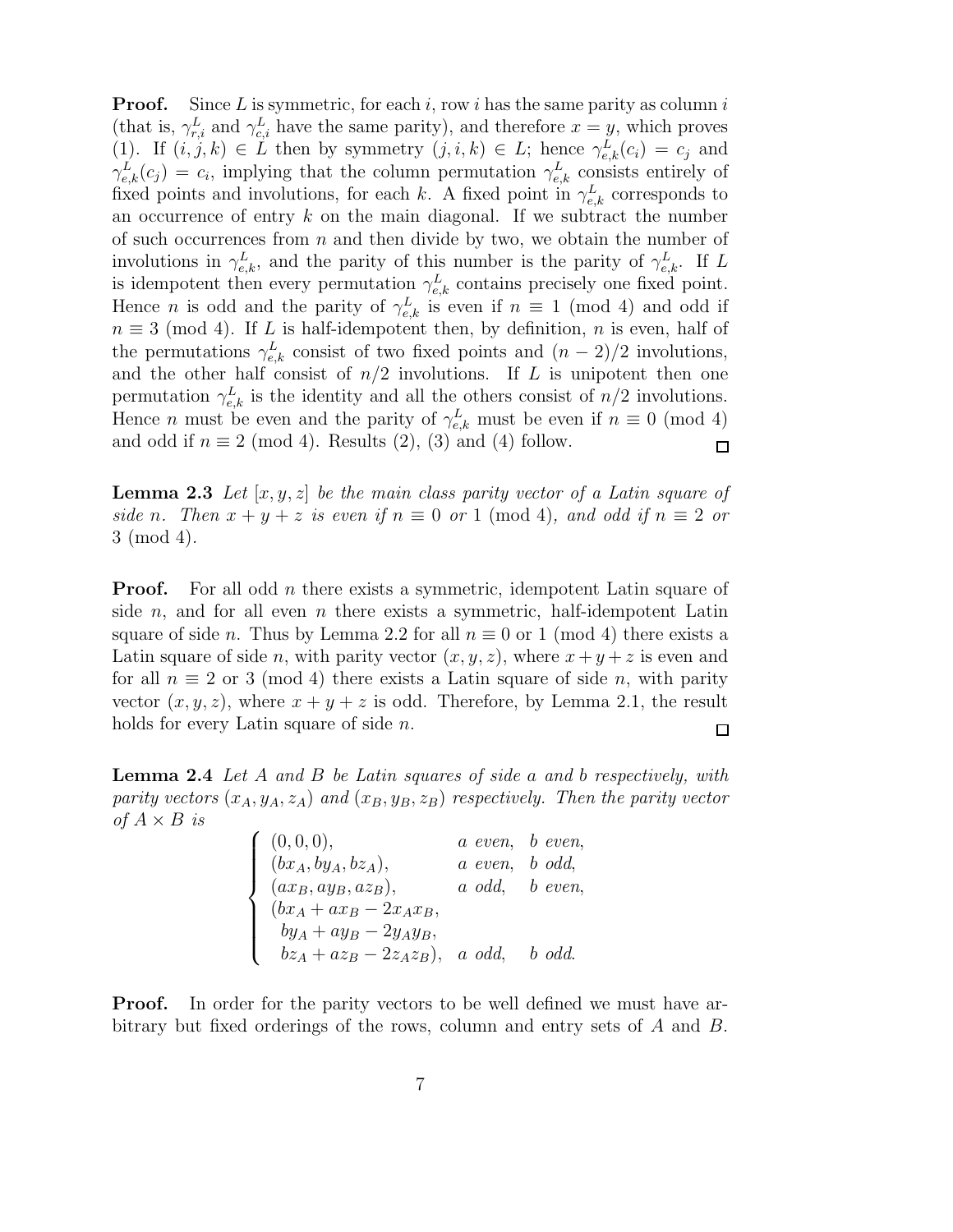Take  $(r_1, r_2, \dots r_a)$ ,  $(c_1, c_2, \dots c_a)$ , and  $(e_1, e_2, \dots e_a)$  for A, and  $(r'_1)$  $'_{1}, r'_{2}, \cdots r'_{b}$  $'_{b}$ ),  $(c_1$  $c'_1, c'_2, \cdots c'_l$  $\epsilon_b^{\prime}),$  and  $\epsilon_b^{\prime}$  $e'_{1}, e'_{2}, \cdots e'_{l}$  $b<sub>b</sub>$  for B. Then

$$
A \times B = \{ ((r_i, r'_p), (c_j, c'_q), (e_k, e'_s)) \mid (r_i, c_j, e_k) \in A, (r'_p, c'_q, e'_s) \in B \}.
$$

Using the orderings in  $A$  and  $B$ , we can order the rows, columns and entries of  $A \times B$ ; take  $((r_1, r'_1), (r_1, r'_2), \cdots, (r_1, r'_b), (r_2, r'_1), \cdots, (r_a, r'_{b-1}), (r_a, r_b))$  for the rows, and similarly for the columns and entries. Thus the  $\beta$  and  $\gamma$  functions are well defined on  $A \times B$ .

From the definition of  $A \times B$  we have

$$
\beta_{(r_i,r'_p)}^{A \times B}(c_j,c'_q) = (\beta_{r,i}^A(c_j),\beta_{r',p}^B(c'_q)),
$$

hence

$$
\gamma_{(r_{i},r'_{p})}^{A\times B}(e_{j},e'_{q})=(\gamma_{r,i}^{A}(e_{j}),\gamma_{r',p}^{B}(e'_{q})).
$$

Thus we see that the permutation corresponding to row  $(r_i, r'_p)$  of  $A \times B$ consists of the composition of b copies of  $\gamma_{r,i}^A$  and a copies of  $\gamma_{r',p}^B$ .

If a and b are both even, then every row of  $A \times B$  will have even parity, so  $x_{A\times B} = 0$ . If a is even and b is odd, then  $\gamma_{(r_1, r_2)}^{A\times B}$  $\binom{A\times B}{(r_i,r'_p)}$  will have the same parity as  $\gamma_{r,i}^A$ , thus  $x_{A\times B} = bx_A$ ; similarly if a is odd and b is even,  $x_{A\times B} = ax_B$ . Finally, if a and b are both odd, then  $\gamma_{(r, r')}^{A \times B}$  $_{(r_i,r'_p)}^{A \times B}$  will be odd if  $\gamma_{r,i}^A$  is odd and  $\gamma_{r,p'}^B$  is even, or vice-versa; thus

$$
x_{A \times B} = x_A(b - x_B) + (a - x_A)x_B = bx_A + ax_B - 2x_Ax_B.
$$

The proofs for  $y_{A\times B}$  and  $z_{A\times B}$  are similar.

 $\Box$ 

#### 3 Steiner quasigroups and Steiner loops

First we recall the definitions of a Steiner quasigroup and a Steiner loop. A Steiner triple system of order n is a pair  $(V, \mathcal{B})$  where V is an n-element set (the points) and  $\beta$  is a collection of 3-element subsets (the blocks) of V such that each 2-element subset of V is contained in exactly one block of  $\mathcal{B}$ . It is well known that a Steiner triple system of order n (briefly  $STS(n)$ ) exists if and only if  $n \equiv 1$  or 3 (mod 6) [10]. Given an  $STS(n)$ ,  $(V, \mathcal{B})$ , we may define a binary operation  $*$  on V by  $x * x = x$ ,  $x \in V$  and  $x * y = z$  if  $\{x, y, z\} \in \mathcal{B}$ . Then  $(V, *)$  is a *Steiner quasigroup* or *squag* of order *n*. Alternatively define on  $V \cup \{\infty\}$  an operation  $\circ$  by  $x \circ x = \infty$ ,  $\infty \circ x = x \circ \infty = x$ ,  $x \in V \cup \{\infty\}$ and  $x \circ y = z$  if  $\{x, y, z\} \in \mathcal{B}$ . Then  $(V \cup \{\infty\}, \circ)$  is a *Steiner loop* or *sloop* of order  $n + 1$ .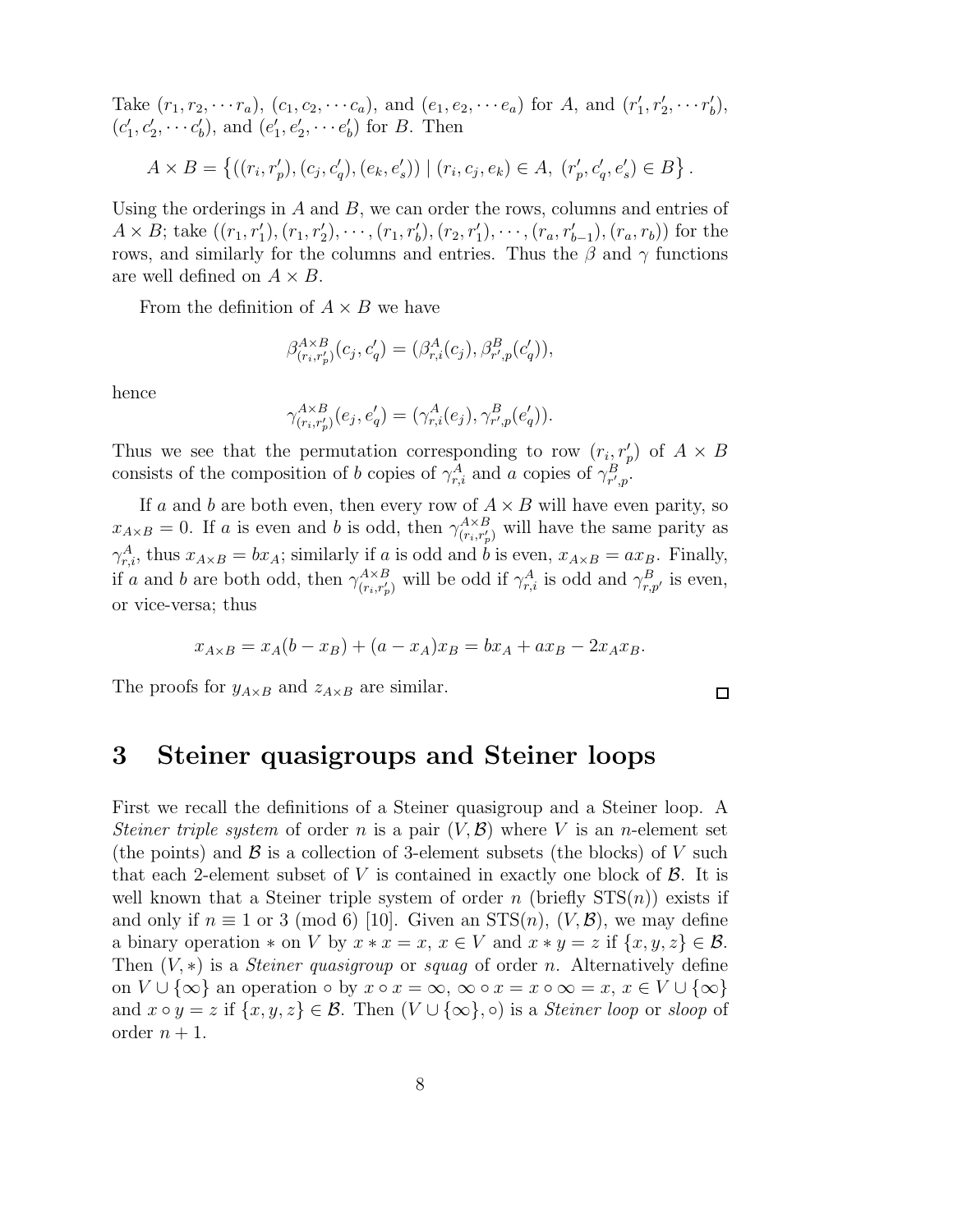**Theorem 3.1** Let  $(V, \mathcal{B})$  be an  $STS(n)$  and let  $(V, *)$  be the associated Steiner quasigroup. Further, let L be the Latin square formed from the Cayley table of  $(V, *)$ . Then the main class parity vector of L is

> $[0, 0, n]$  if  $n \equiv 3 \text{ or } 7 \pmod{12}$ ,  $[0, 0, 0]$  if  $n \equiv 1$  or 9 (mod 12).

**Proof.** Let  $(x, y, z)$  be the parity vector of L. Since a Steiner quasigroup is symmetric and idempotent, Lemma 2.2 implies that  $x = y$  and that  $z = n$  if  $n \equiv 3 \pmod{4}$  and  $z = 0$  if  $n \equiv 1 \pmod{4}$ . Let  $\{a, b, c\} \in \mathcal{B}$ , then  $a * b = c$  and  $a * c = b$ , further  $\gamma_{r,a}^L(e_b) = e_c$  and  $\gamma_{r,a}^L(e_c) = e_b$ . Hence  $\gamma_{r,a}^L$  has even parity if  $(n-1)/2$  is even and odd parity otherwise. Thus  $x = y = 0$  if  $n \equiv 1 \pmod{4}$ , and  $x = y = n$  if  $n \equiv 3 \pmod{4}$ . Consequently the parity vector of L is given by  $(0, 0, 0)$  if  $n \equiv 1 \pmod{4}$ , and by  $(n, n, n)$  if  $n \equiv 3 \pmod{4}$ . After noting that when  $n \equiv 3 \pmod{4}$  the main class parity vector is given by  $[n-x, n-y, z]$ , the result follows.  $\Box$ 

**Theorem 3.2** Let  $(V, \mathcal{B})$  be an  $STS(n-1)$  and let  $(V \cup {\infty}, \circ)$  be the associated Steiner loop. Further, let L be the Latin square formed from the Cayley table of  $(V \cup \{\infty\}, \circ)$ . Then the main class parity vector of L is

> $[0, 0, 0]$  if  $n \equiv 4 \text{ or } 8 \pmod{12}$ ,  $[1, 1, n - 1]$  if  $n \equiv 2$  or 10 (mod 12).

**Proof.** Let  $(x, y, z)$  be the parity vector of L. We note that L is a symmetric unipotent Latin square. Hence Lemma 2.2 implies that  $x = y$  and that  $z = 0$ if  $n \equiv 0 \pmod{4}$  and  $z = n - 1$  if  $n \equiv 2 \pmod{4}$ . The bijection  $\gamma_{r,\infty}^L$  is the identity permutation. Further,  $\gamma_{r,a}^L(e_{\infty}) = e_a$  and  $\gamma_{r,a}^L(e_a) = e_{\infty}$ , while if  $\{a, b, c\} \in \mathcal{B}$ , then  $\gamma_{r,a}^L(e_b) = e_c$  and  $\gamma_{r,a}^L(e_c) = e_b$ . Hence  $\gamma_{r,a}^L$  has even parity if  $n/2$  is even and odd parity otherwise. Thus  $x = y = 0$  if  $n \equiv 0 \pmod{4}$ , and  $x = y = n - 1$  if  $n \equiv 2 \pmod{4}$ . When  $n \equiv 2 \pmod{4}$  the main class parity vector is given by  $[n - x, n - y, z]$  and the result follows.  $\Box$ 

#### 4 Groups

We begin this section with a general result concerning the parity vector of the Cayley table of any group, and then use this result to determine the main class parity vector of the Latin square formed from the Cayley table of the cyclic group and, ultimately, of any Abelian group. But first let G be any group of order n. If  $g \in G$  is an element of order m, then the *index* of g is defined to be the integer  $n/m$ .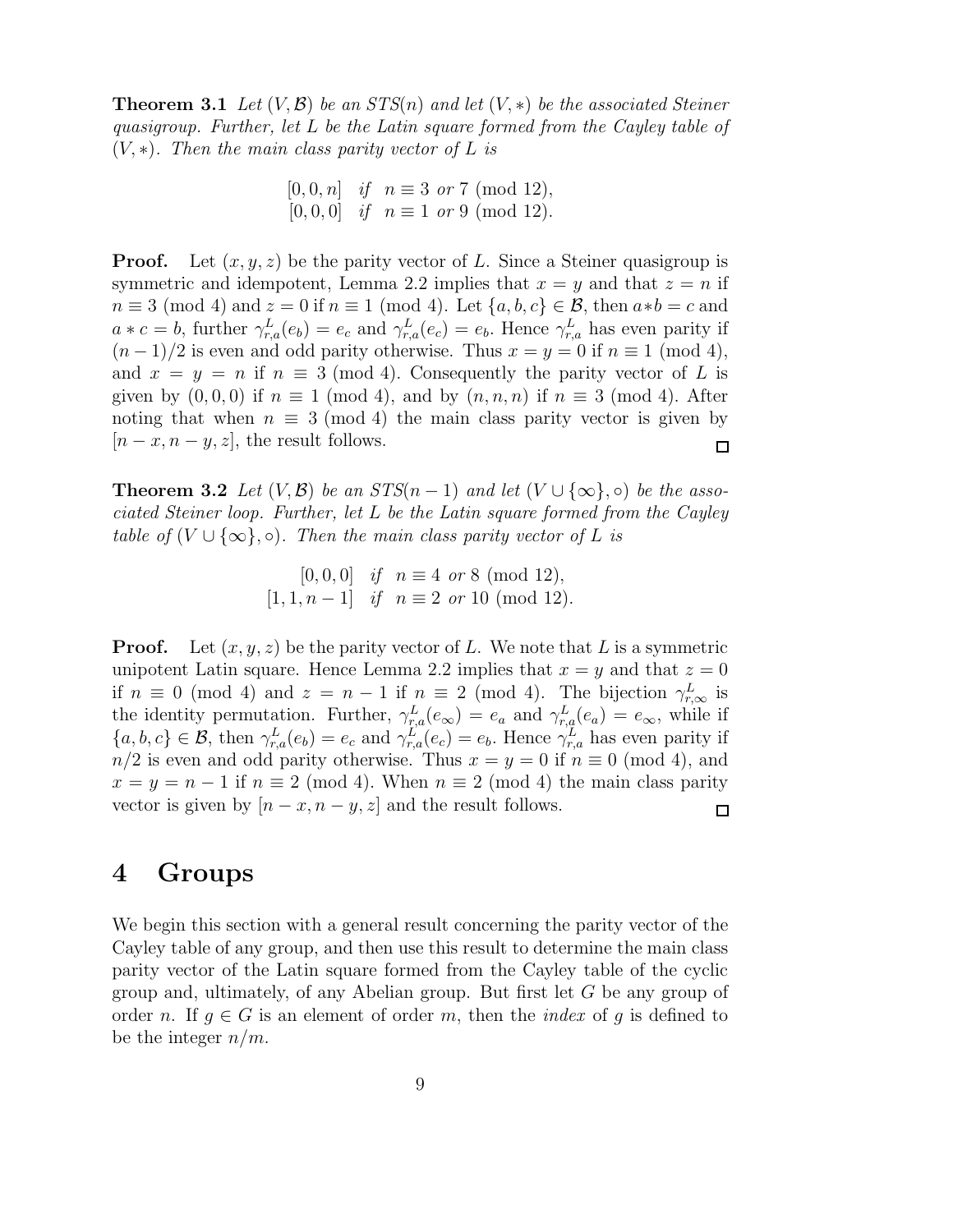**Lemma 4.1** Let A be a Latin square formed from the Cayley table of a group G of order n. Let  $H = \{g \in G \mid g \text{ has even order and odd index}\}\$ . Let  $K =$  ${g \in G \mid g \text{ has order 3 or greater}}$ . Then |K| is even, and

$$
(x_A, y_A, z_A) = \begin{cases} (|H|, |H|, |H|), & if |K|/2 \text{ is even,} \\ (|H|, |H|, n - |H|), & if |K|/2 \text{ is odd.} \end{cases}
$$

In particular,

$$
(x_A, y_A, z_A) = \begin{cases} (0,0,0), & \text{if } n \equiv 1 \pmod{4}, \\ (0,0,n), & \text{if } n \equiv 3 \pmod{4}. \end{cases}
$$

**Proof.** Let g be any element of G, with order m and index  $n/m$ . Then  $\gamma_{r,g}^A(e_x) = e_{gx}, \gamma_{c,g}^A(r_x) = r_{xg^{-1}}$  and  $\gamma_{e,g}^A(c_x) = c_{x^{-1}g}$ . Thus, for  $\alpha \in \{r, c\}$ , the permutation  $\gamma_{\alpha,g}^A$  can be written as  $n/m$  cycles of length m, with one of the cycles being  $(g, g^2, g^3, \ldots, g^m)$  if  $\alpha = r$ , or  $(g^m, g^{m-1}, g^{m-2}, \ldots, g)$  if  $\alpha = c$ . Thus the parity of  $\gamma_{\alpha,g}^A$  is odd if and only if m is even and  $n/m$  is odd; that is, if and only if  $g \in H$ . If the order of G is odd, then the order of each element in  $G$  is odd and so  $H$  is empty.

This leaves only the calculation of  $z_A$ . Note that  $\gamma_{e,g}^A = \mathcal{P}_g \circ \mathcal{Q}$ , where  $\mathcal{Q}(c_x) = c_{x^{-1}}$  and  $\mathcal{P}_q(c_x) = c_{xq}$ . By the reasoning above,  $\mathcal{P}_q$  will have odd parity if and only if  $g \in H$ . The permutation  $\mathcal{Q}$ , which is independent of g, consists of one or more fixed points, and cycles of length 2 involving pairs of elements from K. It follows that  $|K|$  will be even, and the parity of Q will be the parity of  $|K|/2$ . We have the parity of  $\mathcal{P}_g$ ,  $\mathcal Q$  and hence  $\gamma_{e,g}^A(c_x)$ , and the result follows. □

Note that if G is any group of even order whose Sylow 2-subgroups are not cyclic, then  $|H| = 0$ . To see this, suppose that G has order  $n = 2<sup>s</sup> t$  where  $s, t \geq 1$  and t is odd. Then for  $g \in G$  to have even order and odd index, it must have order  $2<sup>s</sup>r$  where  $r \mid t$ . But then  $g<sup>r</sup>$  has order  $2<sup>s</sup>$  and so the subgroup  $\langle g^r \rangle$  of order  $2^s$  is cyclic, a contradiction. Hence  $H = \emptyset$ .

Using the preceding lemma, the main class parity vector for any cyclic group can be determined.

**Theorem 4.1** For any  $n \in \mathbb{N}$ , let  $C_n$  denote the Latin square formed from the Cayley table of the cyclic group of order n. Then the main class parity vector of  $C_n$  is:

$$
[x_{C_n}, y_{C_n}, z_{C_n}] = \begin{cases} [\frac{n}{2}, \frac{n}{2}, \frac{n}{2}], & \text{if } n \text{ is even,} \\ [0, 0, 0], & \text{if } n \equiv 1 \pmod{4,} \\ [0, 0, n], & \text{if } n \equiv 3 \pmod{4.} \end{cases}
$$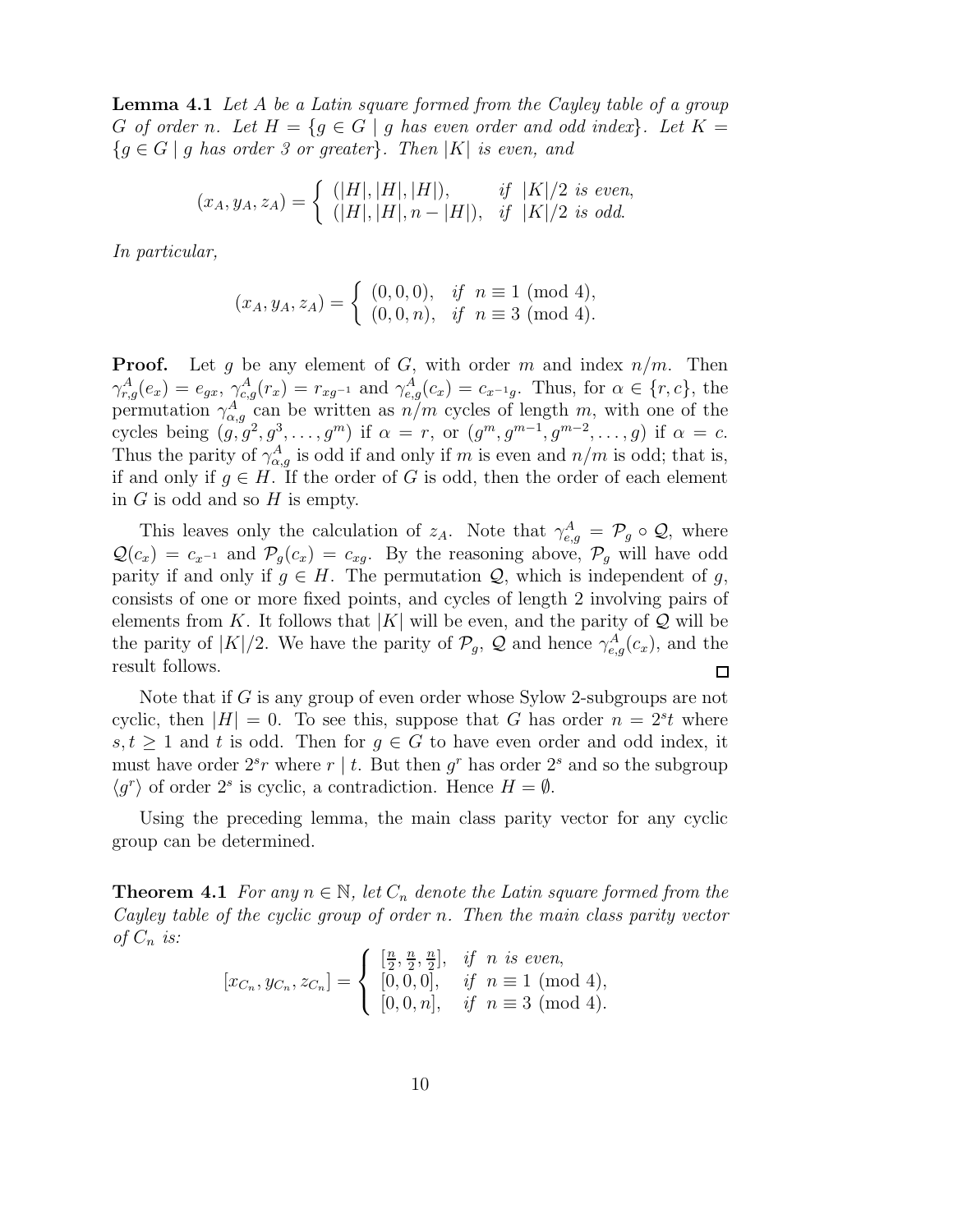**Proof.** If n is odd then the result follows directly from the previous lemma. If n is even, let  $n = 2m$ ,  $m \geq 1$ , and suppose that the cyclic group is generated by an element g. Then the elements  $g^{2i-1}$ ,  $1 \leq i \leq m$ , have even order and index  $gcd(2i - 1, n)$  which is odd. On the other hand the elements  $g^{2i}$ ,  $0 \leq i \leq m-1$ , have index  $gcd(2i, n)$  which is even. Hence  $|H| = m = n/2$ , and the result follows.  $\Box$ 

We can now determine the main class parity vector for any Abelian group.

**Theorem 4.2** Let A be a Latin square formed from the Cayley table of an Abelian group G of order n. Then the main class parity vector of A is

$$
[x_A, y_A, z_A] = \begin{cases} [0, 0, 0], & if \ n \equiv 1 \pmod{4}, \\ [0, 0, n], & if \ n \equiv 3 \pmod{4}, \\ \left[\frac{n}{2}, \frac{n}{2}, \frac{n}{2}\right], & if \ n \equiv 2 \pmod{4}, \\ [0, 0, 0], & if \ n \equiv 0 \pmod{4} \text{ and } G \text{ is isomorphic} \\ & \text{to the product of two groups of even order}, \\ \left[\frac{n}{2}, \frac{n}{2}, \frac{n}{2}\right], & if \ n \equiv 0 \pmod{4} \text{ and } G \text{ is not isomorphic} \\ & \text{to the product of two groups of even order.} \end{cases}
$$

**Proof.** By the Fundamental Theorem of finite Abelian groups, G may be regarded as the direct product of cyclic groups. The result follows from Theorem 4.1 and Lemma 2.4. The result also follows directly from Lemma 4.1 for n odd.  $\Box$ 

Using Lemma 4.1 we may also classify the main class parity vectors for the dihedral groups and the generalized quaternion groups.

**Lemma 4.2** Let  $n = 2m$  and let A be a Latin square formed from the Cayley table of the dihedral group  $D_m$  of order n. Then the parity vector of A is

$$
[x_A, y_A, z_A] = \begin{cases} [0, 0, 2m], & \text{if } m \equiv 0 \pmod{4}, \\ [m, m, m], & \text{if } m \equiv 1 \pmod{4}, \\ [0, 0, 0], & \text{if } m \equiv 2 \pmod{4}, \\ [m, m, m], & \text{if } m \equiv 3 \pmod{4}. \end{cases}
$$

**Proof.** The group presentation for the dihedral group  $D_m$  can be written as  $\langle \sigma, \tau | \sigma^m = e, \tau^2 = e, \tau \sigma \tau = \sigma^{-1} \rangle$ , where e is the identity element. We assume that the ordering of the rows, columns and entries of  $D_m$  is given by  $(\sigma^0, \sigma^1, \ldots, \sigma^{m-1}, \tau, \sigma^1\tau, \ldots, \sigma^{m-1}\tau).$ 

Let H and K be defined as in the statement of Lemma 4.1. Elements of the form  $\sigma^i$ ,  $0 \leq i \leq m-1$ , have order  $m/\gcd(i,m)$ , and hence have even index. Thus none of these elements are in  $H$ , but all elements of this form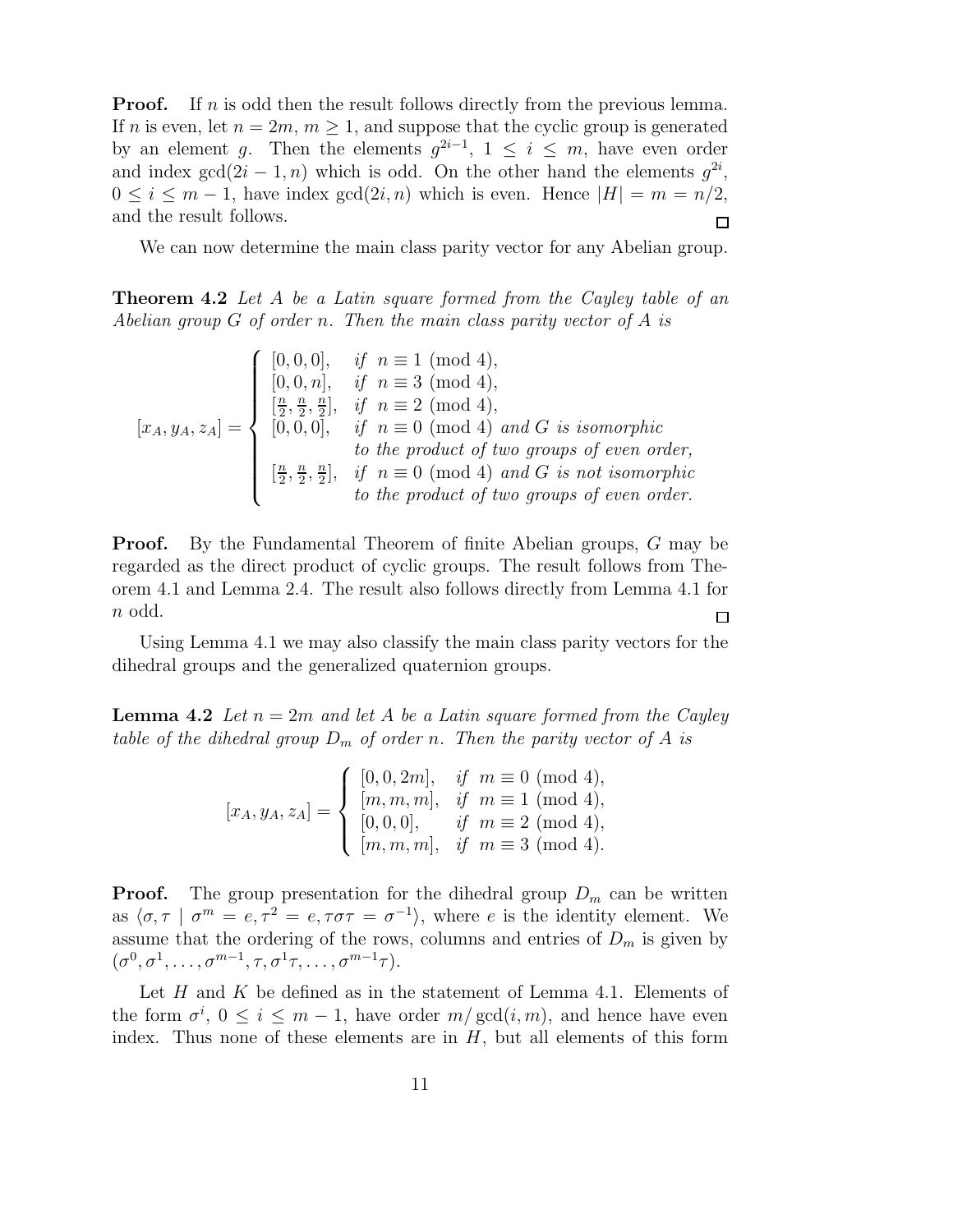are in K except for e and, if m is even,  $\sigma^{m/2}$ . The elements of the form  $\sigma^{i}\tau$ ,  $0 \leq i \leq m-1$ , have order 2 and thus index m. Hence none of these elements are in  $K$ , and if m is even then none of these elements occur in  $H$  either; however, if m is odd then all of these elements occur in  $H$ .

It follows that if m is even then  $|K| = m - 2$  and  $|H| = 0$ , while if m is odd then  $|K| = m - 1$  and  $|H| = m$ . The result follows from Lemma 4.1.  $\Box$ 

**Lemma 4.3** Let  $n = 2^m$ ,  $m \geq 3$  and let A be a Latin square formed from the Cayley table of the generalized quaternion group  $Q_m$  of order n. Then the main class parity vector of A is

 $[0, 0, n]$ .

**Proof.** The group presentation for the generalized quaternion group  $Q_m$ can be written as  $\langle \sigma, \tau | \sigma^{n/2} = e, \tau^2 = \sigma^{n/4}, \tau \sigma \tau^{-1} = \sigma^{-1} \rangle$ , where e is the identity element. All elements of the group have even index, and all elements have order greater than 2 except for the identity and  $\sigma^{n/4}$ . The result follows directly from Lemma 4.1. □

## 5 Main classes admitting no self-embeddings

We now briefly investigate those main classes of Latin squares which admit no self-embeddings. In particular, we establish a lower bound on the number of such main classes of Latin squares of side  $n$  for every even  $n$ .

**Lemma 5.1** Let A and B be Latin squares of even side m. Then there is no biembedding of two Latin squares from the main classes of  $A \times C_2$  and  $B \times C_2$ .

Proof. This result follows from Theorem 1.1 and Lemma 2.4.

**Lemma 5.2** Let A and B be Latin squares of odd side m, and let  $C$  and  $D$ be Latin squares of side 6 from the main classes 6.3, 6.4 or 6.10, using the enumeration in [1]. Then there is no biembedding of two Latin squares from the main classes of  $A \times C$  and  $B \times D$ .

**Proof.** By Table 3 of [11], C and D will have main class parity vectors  $[0, 0, 5]$ ,  $[1, 2, 4]$  or  $[1, 1, 1]$ . Therefore, by Lemma 2.4,  $A \times C$  and  $B \times D$  will have main class parity vectors [0, 0, 5m],  $[m, 2m, 4m]$  or  $[m, m, m]$ . Since  $A \times C$ and  $B \times D$  have side 6m, the result follows from Theorem 1.1.

 $\Box$ 

 $\Box$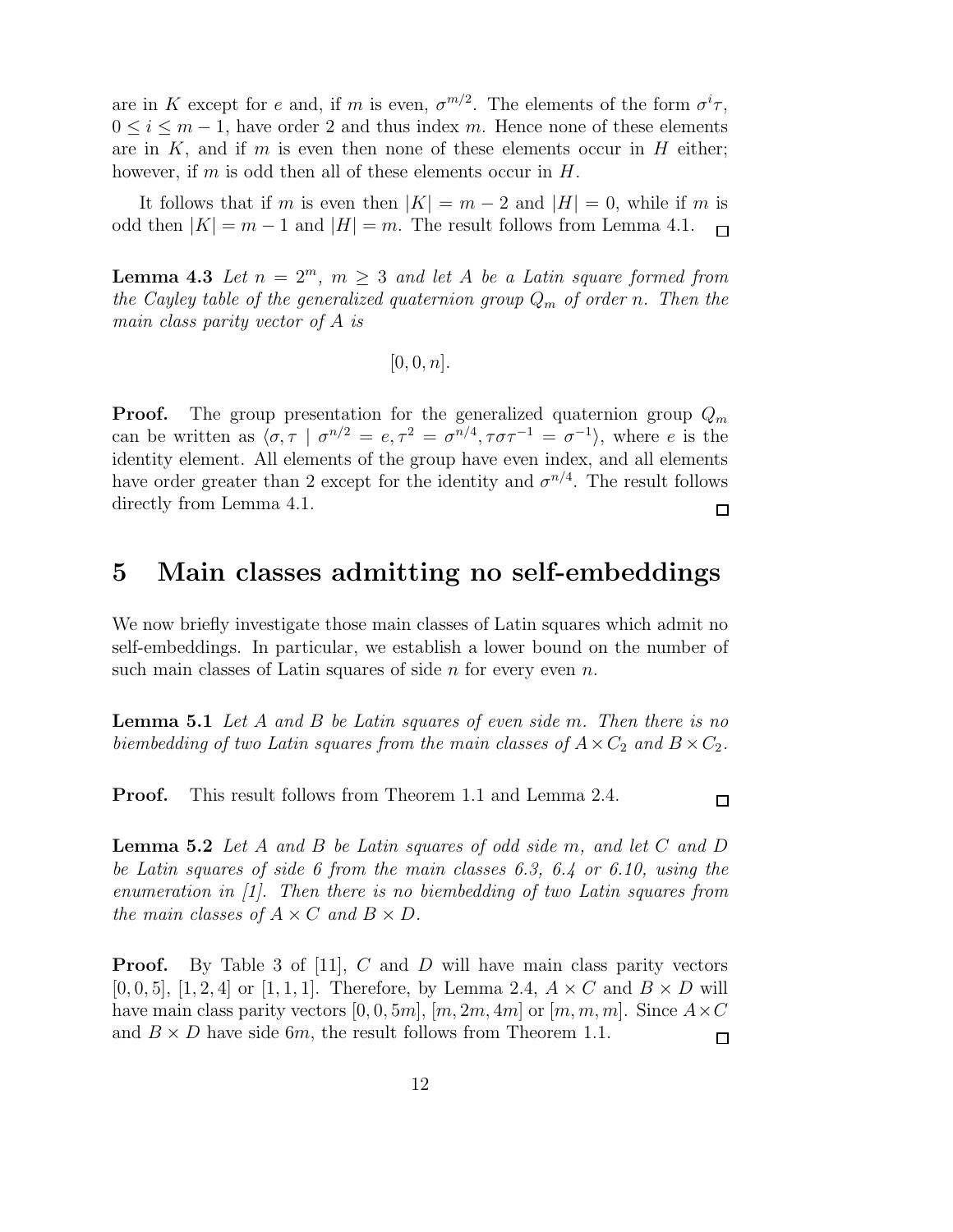Lemma 5.3 Let A and B be Latin squares formed from the Cayley tables of Steiner loops of order n. Then there is no biembedding of two Latin squares from the main classes of A and B.

Proof. This result follows from Theorem 1.1 and Theorem 3.2.

Using known results on the number of distinct Latin squares of side  $n$  and the number of distinct Steiner triple systems of order  $n$ , the following estimate may be obtained.

**Theorem 5.1** Let n be a positive even integer. Then there exists a set  $H_n$  of Latin squares of side n, such that no two squares from  $H_n$  may be biembedded together and for which

$$
|H_n| \ge \begin{cases} n^{\frac{n^2}{4}(1-o(1))} & \text{if } n \equiv 0 \pmod{4}, \\ n^{\frac{n^2}{36}(1-o(1))} & \text{if } n \equiv 0 \pmod{6}, \\ n^{\frac{n^2}{6}(1-o(1))} & \text{if } n \equiv 2 \text{ or } 4 \pmod{6}. \end{cases}
$$

**Proof.** We deal first with the case  $n \equiv 0 \pmod{4}$ . The number  $L(m)$  of distinct Latin squares of side m satisfies  $L(m) \ge (m!)^{2m} m^{-m^2}$  ([1], page 141). Using the estimate  $m! > (2\pi m)^{\frac{1}{2}} m^m e^{-m}$  gives  $L(m) > m^{m^2(1-o(1))}$ . Now take m even and apply Lemma 5.1 to obtain  $L(m)$  distinct Latin squares of side  $n = 2m$ , no two of which can be biembedded together. Hence for  $n \equiv 0 \pmod{m}$ 4),

$$
|H_n| \ge \left(\frac{n}{2}\right)^{\frac{n^2}{4}(1-o(1))} = n^{\frac{n^2}{4}(1-o(1))}.
$$

The case  $n \equiv 0 \pmod{6}$  is dealt with similarly using Lemma 5.2. Finally, the case  $n \equiv 2$  or 4 (mod 6) follows from Lemma 5.3 together with the estimate  $N(m) = m^{\frac{m^2}{6}(1-o(1))}$  for the number  $N(m)$  of distinct Steiner triple systems of order  $m$  ([2], page 70 et seq.).  $\Box$ 

We remark that the cardinality of  $H_n$  should be compared with the total number of distinct Latin squares of side n, namely  $n^{n^2(1-o(1))}$ .

**Corollary 5.1** Let n be a positive even integer, and let  $f(n)$  be the number of main classes of Latin squares of side n which admit no self-embeddings. Then

$$
f(n) \ge \begin{cases} n^{\frac{n^2}{4}(1-o(1))} & \text{if } n \equiv 0, 4 \text{ or } 8 \pmod{12}, \\ n^{\frac{n^2}{6}(1-o(1))} & \text{if } n \equiv 2 \text{ or } 10 \pmod{12}, \\ n^{\frac{n^2}{36}(1-o(1))} & \text{if } n \equiv 6 \pmod{12}. \end{cases}
$$

 $\Box$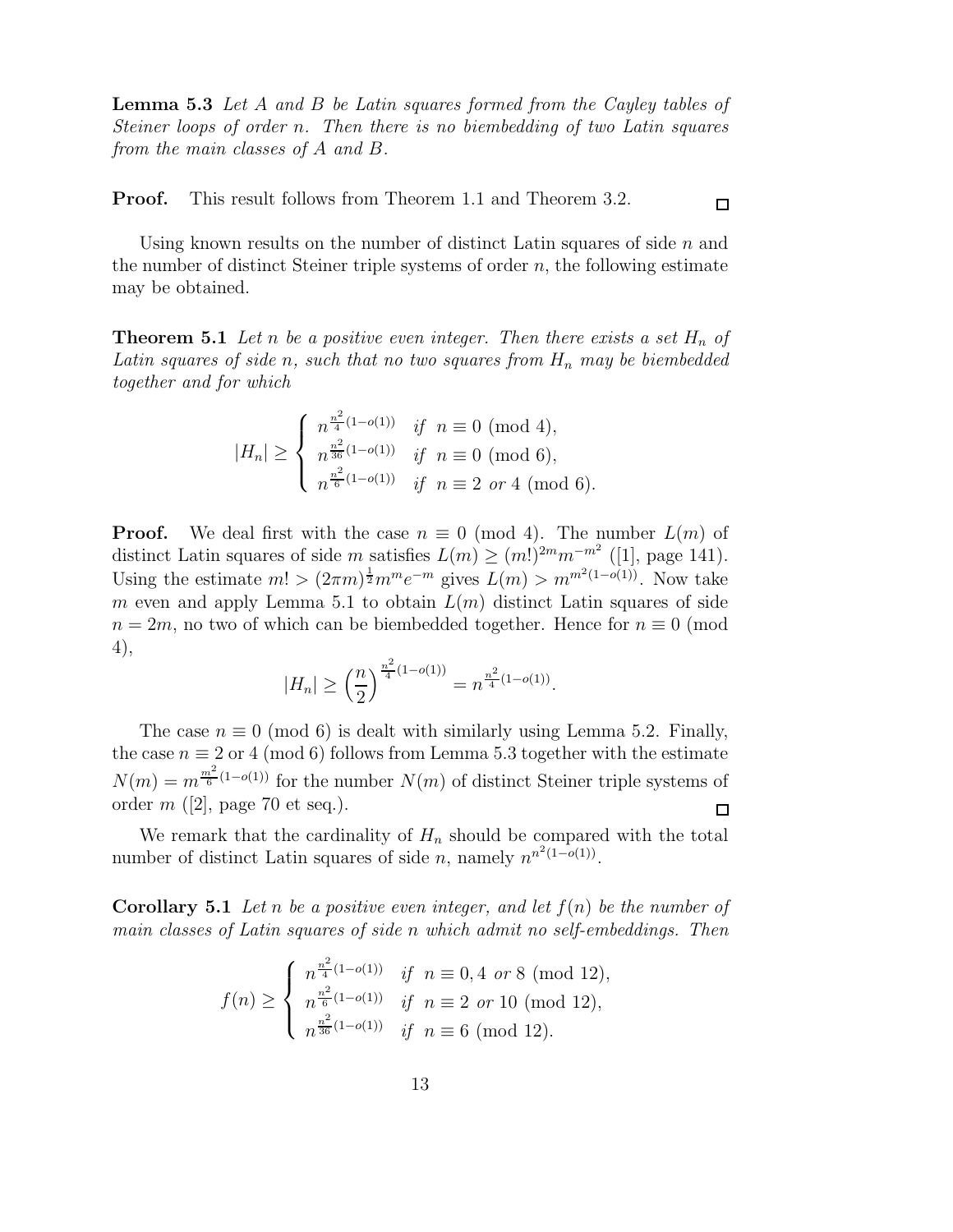**Proof.** The cardinality of a main class of Latin squares of side  $n$  is at most  $3!(n!)^3$  and for any positive constant a,  $n^{an^2}/3!(n!)^3 = n^{an^2(1-o(1))}$ . Applying Theorem 5.1 and writing the results modulo 12 gives the stated inequalities.

In conclusion, we note that the number of nonisomorphic biembeddings of Latin squares of side *n* is known to be at least  $n^{\frac{n^2}{144}(1-o(1))}$  for an infinite set of values of n [4]. An obvious upper bound for this quantity is  $n^{2n^2(1-o(1))}$ , obtained by considering the number of pairs of Latin squares of side  $n$ . For self-embeddings, the corresponding obvious upper bound is  $n^{n^2(1-o(1))}$ , but no comparable lower bound is currently known.

### References

- [1] C. J. Colbourn and J. H. Dinitz (editors), "The CRC Handbook of Combinatorial Designs", 2nd Edition, CRC Press, Boca Raton (ISBN: 9781584885061), 2006.
- [2] C. J. Colbourn and A. Rosa, "Triple Systems", Oxford University Press, New York (ISBN: 9780198535768), 1999.
- [3] D. M. Donovan, A. Drápal, M. J. Grannell, T. S. Griggs and J. G. Lefevre, Quarter-regular biembeddings of Latin squares, Discrete Math. 310 (2010), 692–699.
- [4] D. M. Donovan, M. J. Grannell, T. S. Griggs, J. G. Lefevre and T. Mc-Court, Self-embeddings of cyclic and projective Steiner quasigroups, J. Combin. Des., to appear.
- [5] M. J. Grannell, T. S. Griggs and M. Knor, Biembeddings of Latin squares and Hamiltonian decompositions, Glasgow Math. J. 46 (2004), 443–457.
- [6] M. J. Grannell, T. S. Griggs and M. Knor, On biembeddings of Latin squares, Electron. J. Combin. 16 (2009), R106, 12pp.
- [7] M. J. Grannell, T. S. Griggs and J. Siráň, Recursive constructions for *triangulations*, J. Graph Theory **39** (2002), 87-107.
- [8] M. J. Grannell, T. S. Griggs and M. Knor, Biembeddings of Latin squares of side 8, Quasigroups Related Systems 15 (2007), 273–278.
- [9] M. J. Grannell and M. Knor, Biembeddings of Abelian groups, J. Combin. Des. 18 (2010), 71–83.